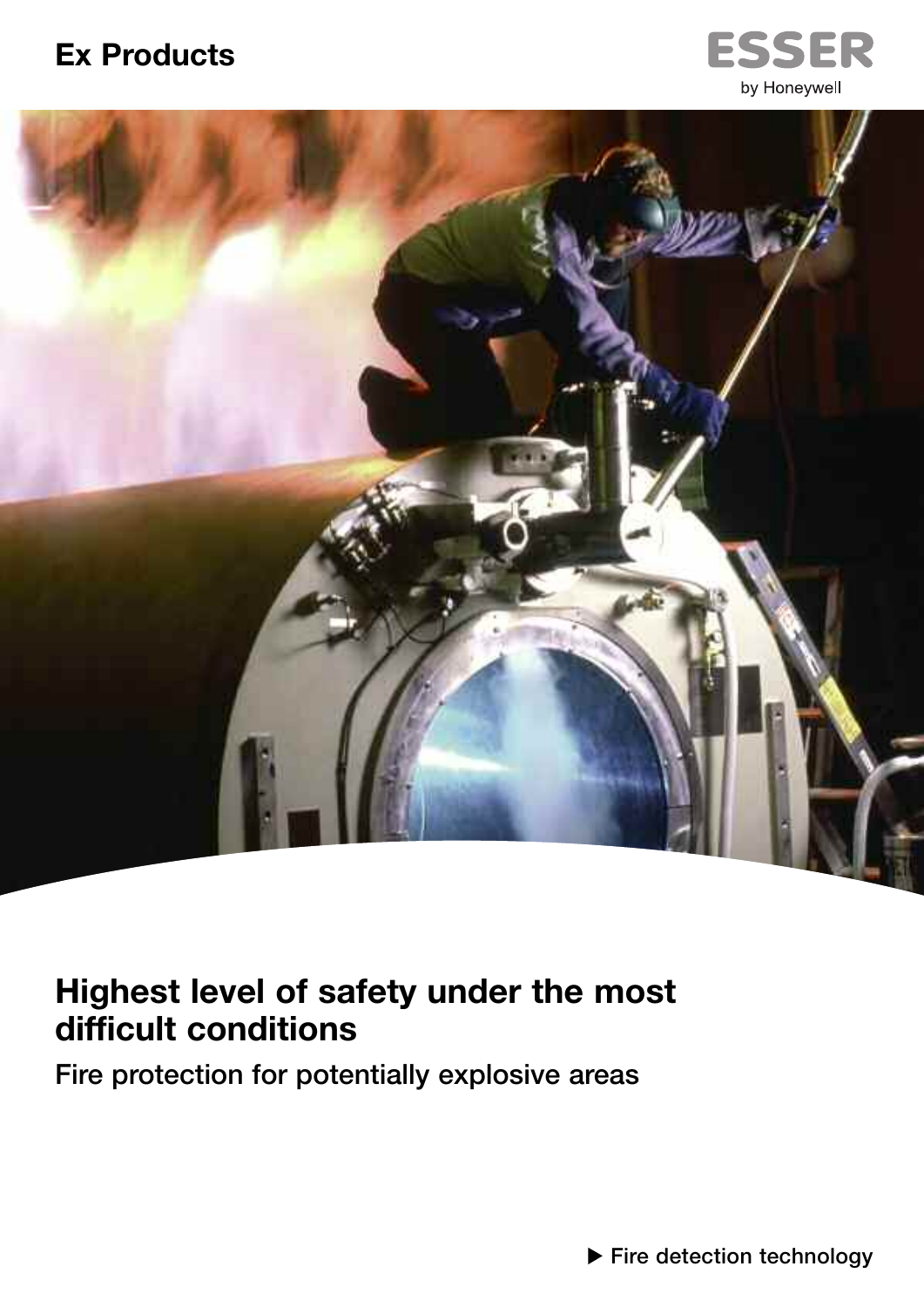## **The Ex Products**

**Pharmaceuticals**

**Nuclear power**

Logical: The avoidance of flammable materials still represents the easiest form of explosion protection. But in the chemical and pharmaceutical industry as well as other branches of industry, flammable materials are an everyday occurrence. There is no way around it. Flammable gases, mist, and vapors from flammable liquids as well as clouds of flammable dusts can form a dangerous explosive atmosphere in connection with air. In such potentially explosive areas, resources such as electrical and mechanical devices can represent a risk not to be underestimated.

Avoiding such materials is usually difficult since flammable gases, mist, vapors, and also possibly dust are mandatory for the production sequence. The explosion protection in potentially explosive areas focuses on the elimination of possible sources of ignition in potentially explosive atmospheres, including hot surfaces, mechanical and electrical sparks, static electricity, and equalizing currents.

3 types of explosion protection can be fundamentally distinguished: the primary, secondary, and tertiary explosion protection. In primary explosion protection, the formation of a potentially explosive atmosphere is avoided right from the beginning. If this is not possible, which is often the case, the secondary explosion protection method can be used. Suitable resources are used with the aim of making potential ignition sources ineffective in the endangered areas. The third method is called tertiary explosion protection and does not prevent an explosion, but instead restricts its effects, for example through defined decompression via specific opening mechanisms.

The fire protection products represented in the following fall back on the secondary explosion protection methods and prevent a concurrence of ignition source and potentially explosive atmosphere – in a qualified and certified way.

**The areas of application of the Ex Products**

**Paint and varnish processing, gas and liquid-filling machines, plastic production**

**Chemical industries**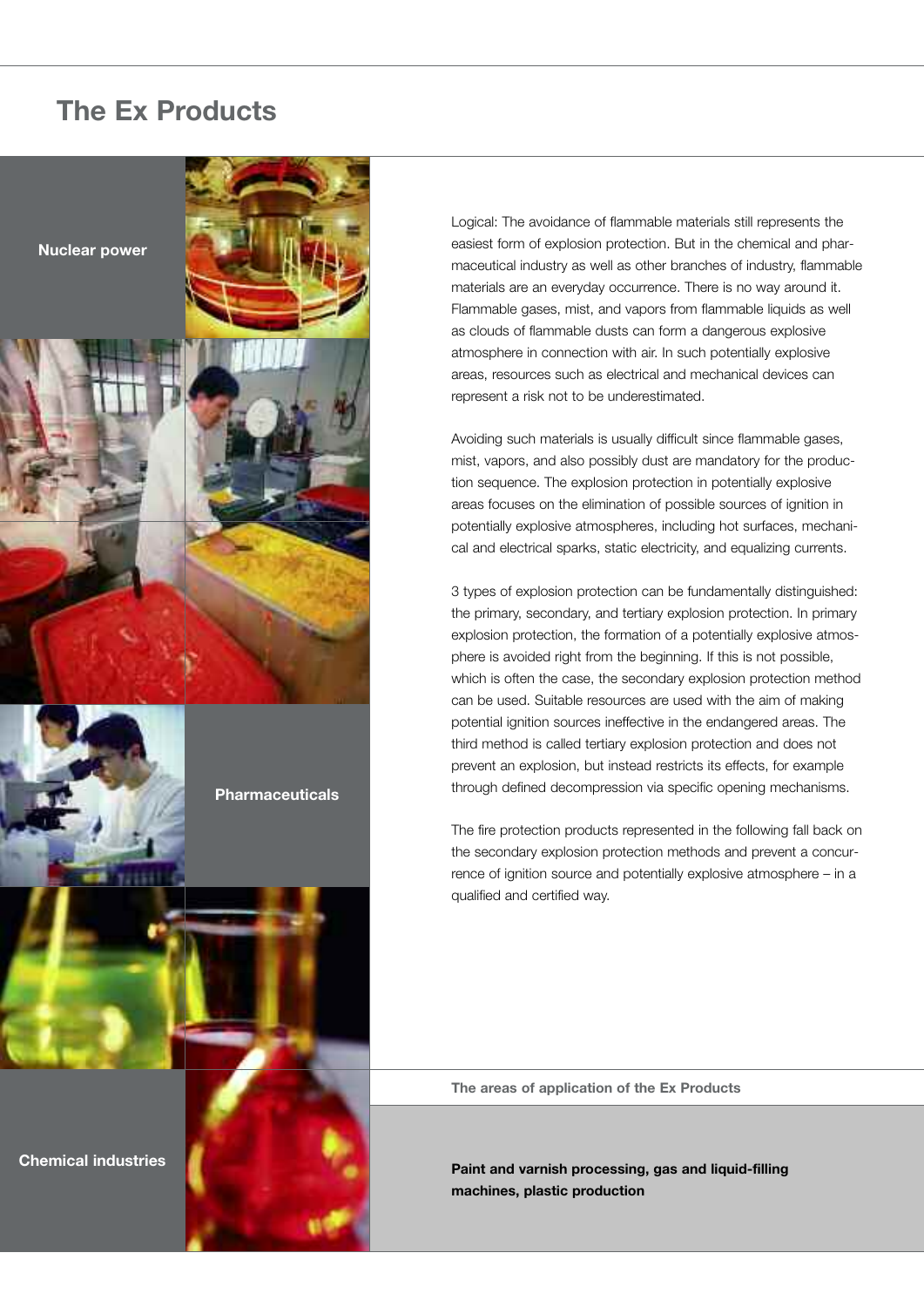## **European Ex Products**



In July 2003, the European ATEX guidelines introduced a new classification of danger zones. It distinguishes different potentially explosive atmospheres according to their risk factor. Installed fire detection devices must correspond to these specific requirements. This categorization shows the extent of the necessary measures to be taken. Our Ex Products correspond to this ATEX guidelines.

In the workplace, potentially explosive areas generally show characteristics of zone 1 and 2 as well as zone 21 and 22 at most. Zone 0 and 20 are the exceptions.

Areas in which a potentially explosive atmosphere is continuously, over long periods, or frequently present are:

- as a mixture of air and flammable gases, vapors, fogs **(zone 0)**
- in the form of a cloud of flammable dust contained in the air **(zone 20)**

Areas in which a potentially explosive atmosphere can sometimes form during normal operation:

- as a mixture of air and flammable gases, vapors, fogs **(zone 1)**
- in the form of a cloud of flammable dust contained in the air **(zone 21)**

## **Zone 0/20 Zone 1/21 Zone 2/22**

Areas in which a potentially explosive atmosphere does not usually occur or occurs only short-term during normal operation:

- as a mixture of air and flammable gases, vapors, fogs **(zone 2)**
- in the form of a cloud of flammable dust contained in the air **(zone 22)**





**e.g. inside reaction vessels e.g. during the mixing of chemicals e.g. during storage**

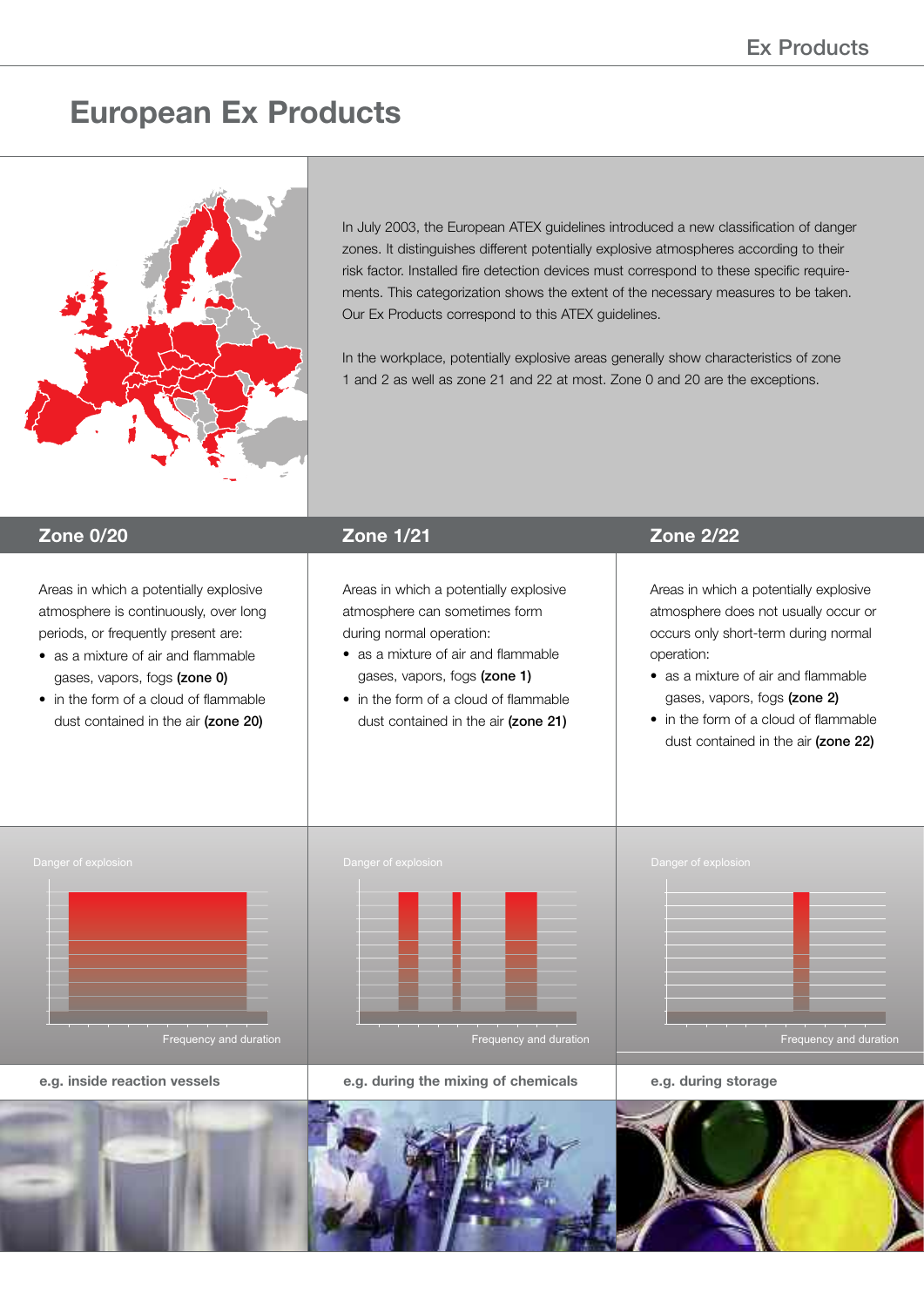# **Products for operation in potentially explosive areas**

| Detectors for potentially explosive areas                                                                                                                                                                                                    |                                                                                                                                                                                                     |                                                                                                                                                                                                                                                                                                                              |  |  |
|----------------------------------------------------------------------------------------------------------------------------------------------------------------------------------------------------------------------------------------------|-----------------------------------------------------------------------------------------------------------------------------------------------------------------------------------------------------|------------------------------------------------------------------------------------------------------------------------------------------------------------------------------------------------------------------------------------------------------------------------------------------------------------------------------|--|--|
|                                                                                                                                                                                                                                              |                                                                                                                                                                                                     | Automatic point-type fire detector series IQ8Quad Ex (i) without isolator<br>especially for use in explosive environments.<br>Operation on the esserbus® or on the esserbus®-PLus with individual<br>adressing in connection with Ex-barrier 804744.<br>Operation as standard detector in connection with Ex-barrier 764744. |  |  |
| <b>Examination Certificate</b><br>$No.$ :<br>TÜV 09 ATEX 554910<br><b>EX-protection:</b><br>Ex ib IIC T4<br>Ta: -20 °C to +70 °C<br>Category: Il 2 G<br>Operation in ex zone 1<br>and 2 only via Ex-barrier<br>Part No.: 804744<br>or 764744 | Rate-of-rise<br><b>Detector</b><br>IQ8Quad Ex (i)<br>Part No.:<br>803271.FX                                                                                                                         | Automatic heat detector with quick semiconductor sensor for the<br>reliable recognition of fires with fast rate of temperature rise as well as<br>integrated fixed temperature heat function for the recognition of fires<br>with slow temperature rise.                                                                     |  |  |
|                                                                                                                                                                                                                                              | <b>Optical Smoke</b><br><b>Detector</b><br>IQ8Quad Ex (i)<br>Part No.:<br>803371.EX                                                                                                                 | Scattered-light smoke detector for reliable early recognition of fires.                                                                                                                                                                                                                                                      |  |  |
|                                                                                                                                                                                                                                              | O <sup>2</sup> T Intelligent<br><b>Detector</b><br>IQ8Quad Ex (i)<br>Part No.:<br>803374.EX                                                                                                         | Intelligent detector with two integrated optical smoke sensors with<br>different scattered-light angles as well as additional heat detector sensor<br>evaluation for the recognition of smouldering fires up to open fires with<br>uniform characteristics.                                                                  |  |  |
| Detector bases                                                                                                                                                                                                                               |                                                                                                                                                                                                     |                                                                                                                                                                                                                                                                                                                              |  |  |
|                                                                                                                                                                                                                                              | Detector base<br>Part No.: 805590                                                                                                                                                                   | Detector base for the use in connection with the series IQ8Quad Ex (i)<br>explosion-proof fire detectors.                                                                                                                                                                                                                    |  |  |
| Manual call points                                                                                                                                                                                                                           |                                                                                                                                                                                                     |                                                                                                                                                                                                                                                                                                                              |  |  |
|                                                                                                                                                                                                                                              | <b>Manual fire alarm</b><br>Part No.: 761697<br><b>EX-protection:</b><br>Ex e d mb IIC T6, T5<br>Ta: $-55$ °C to $+65$ °C (T6)<br>Ta: $-55$ °C to $+85$ °C (T5)<br>Category: Il 2 G<br>VdS: G297060 | Manual fire alarm for the manual activation of a fire alarm and/or<br>danger alarm at explosion-hazardous operating sites.<br>Type examination certificate: PTB 97 ATEX 3197                                                                                                                                                 |  |  |
|                                                                                                                                                                                                                                              |                                                                                                                                                                                                     |                                                                                                                                                                                                                                                                                                                              |  |  |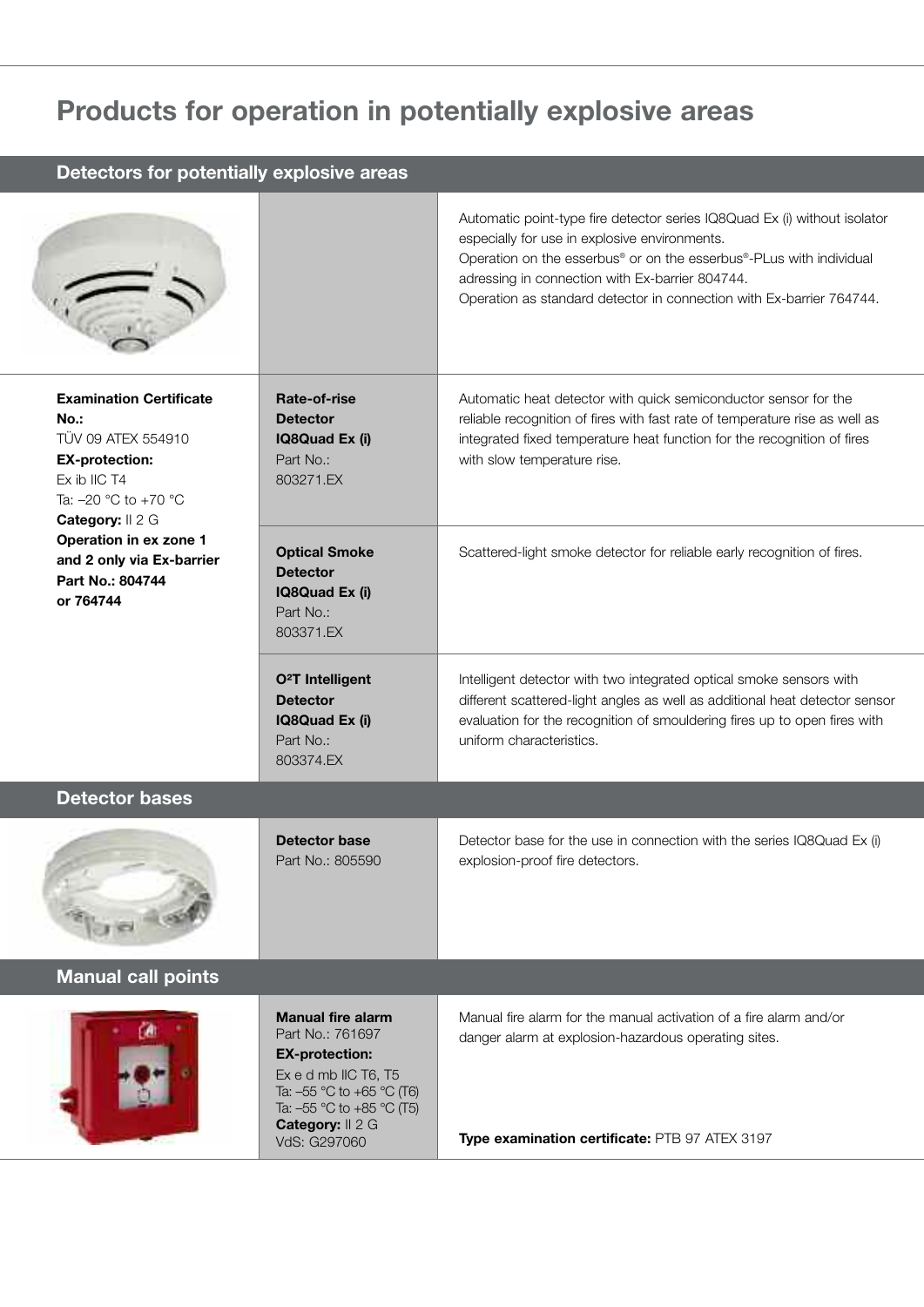|                                                                                                                                                                                                 | <b>IR flame detector</b><br>X 9800<br>Part No.: 761347<br>VdS: G203084                                                                  | The flame detectors are suitable for the detection of smokeless<br>liquid and gas fires as well as for smoke-intensive open fires in<br>explosion-protected areas of zones 1 and 2 as well as zones 21<br>and 22 which develop for example with the burning of oil products,<br>gases, wood or plastics.<br>Typical applications can be found in petrochemistry, in turbine halls,<br>and in the automotive industry, among others.                 |
|-------------------------------------------------------------------------------------------------------------------------------------------------------------------------------------------------|-----------------------------------------------------------------------------------------------------------------------------------------|-----------------------------------------------------------------------------------------------------------------------------------------------------------------------------------------------------------------------------------------------------------------------------------------------------------------------------------------------------------------------------------------------------------------------------------------------------|
| <b>Type examination</b><br>certificate:<br>DEMKO 02 ATEX 132195<br><b>EX-protection:</b><br>EEx d II C T5-T6<br>Ta: $-55$ °C to $+75$ °C (T5)<br>Ta: -55 °C to +60 °C (T6)<br>Category: II 2 GD | UV flame detector<br>X 2200<br>Part No.: 761348<br>VdS: G203083                                                                         | <b>Performance features:</b><br>Totally enclosed, pressure-proof housing approved for operation<br>in the Ex zones 1 and 2<br>Status display via a 3-colored LED for operation, alarm,<br>٠<br>and error<br>Forwarding of the statuses to the fire detector control panel via<br>٠<br>3 integrated relays<br>Maintenance by means of magnet with no separate test lamp<br>٠<br>Reliable protection also in the case of difficult environmental<br>٠ |
|                                                                                                                                                                                                 | <b>UV/IR flame</b><br>detector X 5200<br>Part No.: 761349<br>VdS: G203085                                                               | conditions (IP 66 protection)<br>Microprocessor-controlled, heated optics for the increased<br>٠<br>safety from moisture and ice<br>Reliable immunity to external sources via combined UV/IR<br>٠<br>evaluation with the X 5200                                                                                                                                                                                                                     |
| <b>Alarm signaling devices</b>                                                                                                                                                                  |                                                                                                                                         |                                                                                                                                                                                                                                                                                                                                                                                                                                                     |
|                                                                                                                                                                                                 | <b>Ex signaling</b><br>device<br>Part No.: 045040<br><b>EX-protection:</b><br>EEx ma II T3<br>Ta: -22 °C to +55 °C<br>Category: II 3 GD | The Ex signaling device DS 10 has been specially designed for use<br>in industrial environments (zone 2). Its robust die-cast aluminum<br>housing is resistant to environmental influences and chemicals.                                                                                                                                                                                                                                           |
|                                                                                                                                                                                                 | <b>Ex sound</b><br>generator<br>Part No.: 766253<br><b>EX-protection:</b><br>II 2 G EEx de IIC T4<br>Category: II 2 G                   | The Ex sound generator is particularly suitable for use in industrial<br>areas with potentially explosive environments (zone 1 and zone 2).<br>The robust die-cast aluminum housing is resistant to environmental<br>influences and chemicals.                                                                                                                                                                                                      |
| <b>Close-and-retain systems</b>                                                                                                                                                                 |                                                                                                                                         |                                                                                                                                                                                                                                                                                                                                                                                                                                                     |
|                                                                                                                                                                                                 | Ex magnetic door<br>otoinor                                                                                                             | Magnetic door retainer in pressure-proof die-cast housing.                                                                                                                                                                                                                                                                                                                                                                                          |

**Special detectors**

**retainer** Part No.: 767153 **EX-protection:** EEx me II T6 **Category:** II 2 G

**Type examination certificate:** ATEX 1778X